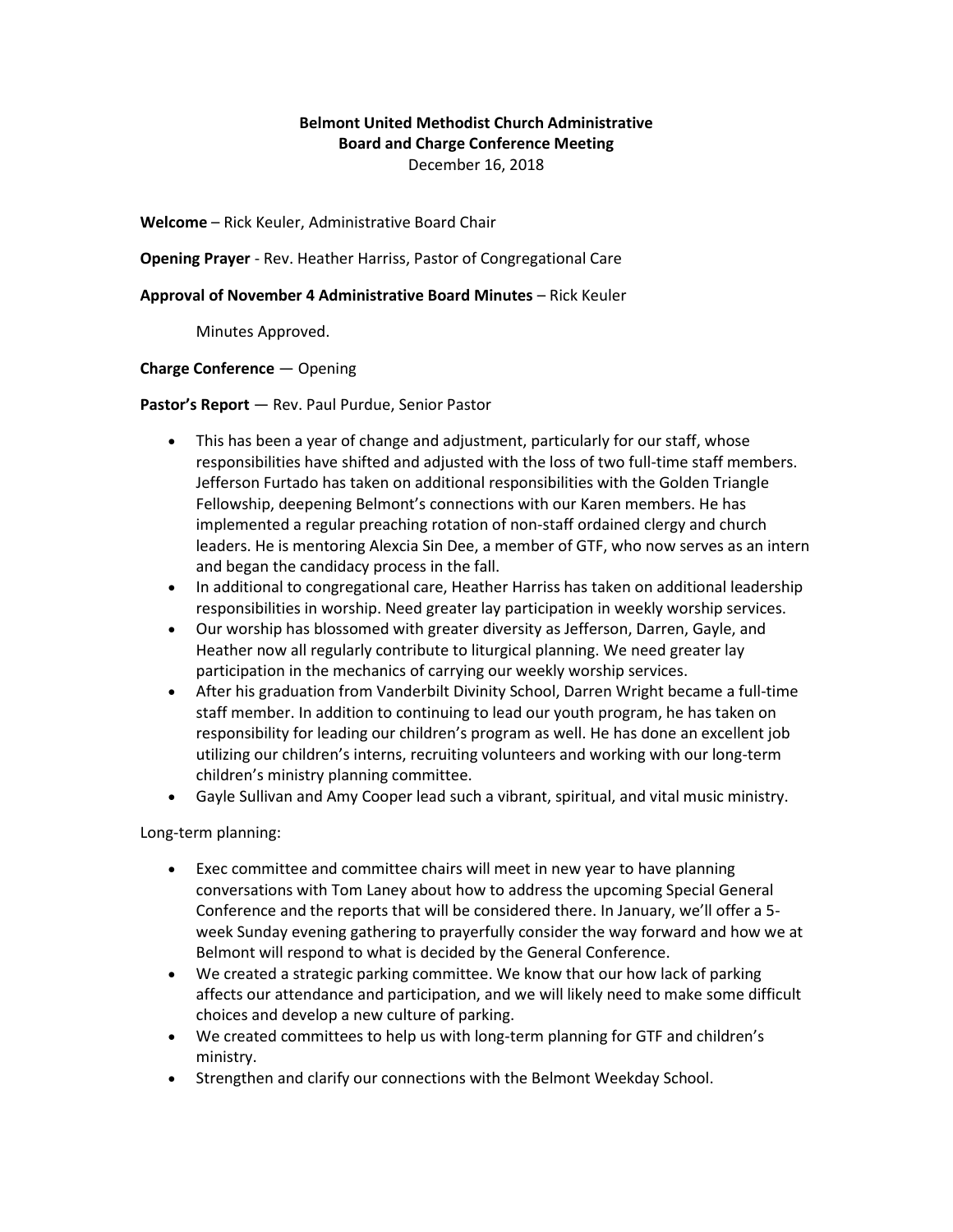One of our deep challenges at Belmont is helping new people connect with and navigate these many streams. We need to work on our intra-church communication and cross-group connections so that more people can find their way into all the wonderful ministries, opportunities and agencies that touch and are part of our church.

The needs of our 108-year-old building continue to need attention, and we need to think strategically about how we will invest in maintaining and upgrading our facilities. Grateful for the leadership of the Trustees and Properties committees in helping address crisis management, fire suppression and other needs.

Paul expressed gratitude for the stewardship and finance teams and all of their hard work. He is also grateful for the work of the executive leadership team, our church staff and volunteers.

It is an honor to serve at Belmont and have never felt more deeply called to serve a place.

# **Young People Report (Children / Youth)** — Darren Wright, Pastor of Young People

Youth ministry

- Youth ministry continues to grow. Our youth are inviting their friends and the participation of youth who were not attending regularly has increased because they value the community at Belmont.
- Have begun to be more intentional about being in relationship with GTF youth.
- Youth choir under the guidance of Gayle Sullivan and Bill Cooper continues to be a strong part of our youth ministry.

Children's Ministry

- Children's ministry team, with leadership from Sarah McWhirt-Toler, has updated the Safe Sanctuary policy and check in/out process for our children's ministry programs.
- We added a second Godly Play classroom so that all of our children, in 2nd grade and below are now experiencing Godly Play (a Montessori based curriculum that centers children as participants in the story of God), and grades 3-6 transitioned to a new digital curriculum from Sparkhouse that allows more flexibility for our partners in ministry who teach Sunday school to best meet the needs of our young people.
- A team, chaired by Sarah McWhirt-Toler and Chris Cropsey, created a mission statement for Belmont's children ministry and identified areas of celebration and concern as we continue to hope and dream about where God is calling our children's ministry.

**Adult Report** — Jefferson Furtado, Pastor of Discipleship

- The missional nature of our church is visible in our commitment to care for children in the Edgehill community, those who struggle with homelessness, immigrants in need of legal aid, our neighbors in Mexico and Malawi, and the many partnerships with organizations that provide hope and relief for God's beloved children in Nashville and beyond.
- How do we listen to one another? Ponder how God is leading us to move forward. Looking for ways and opportunities to be in community together.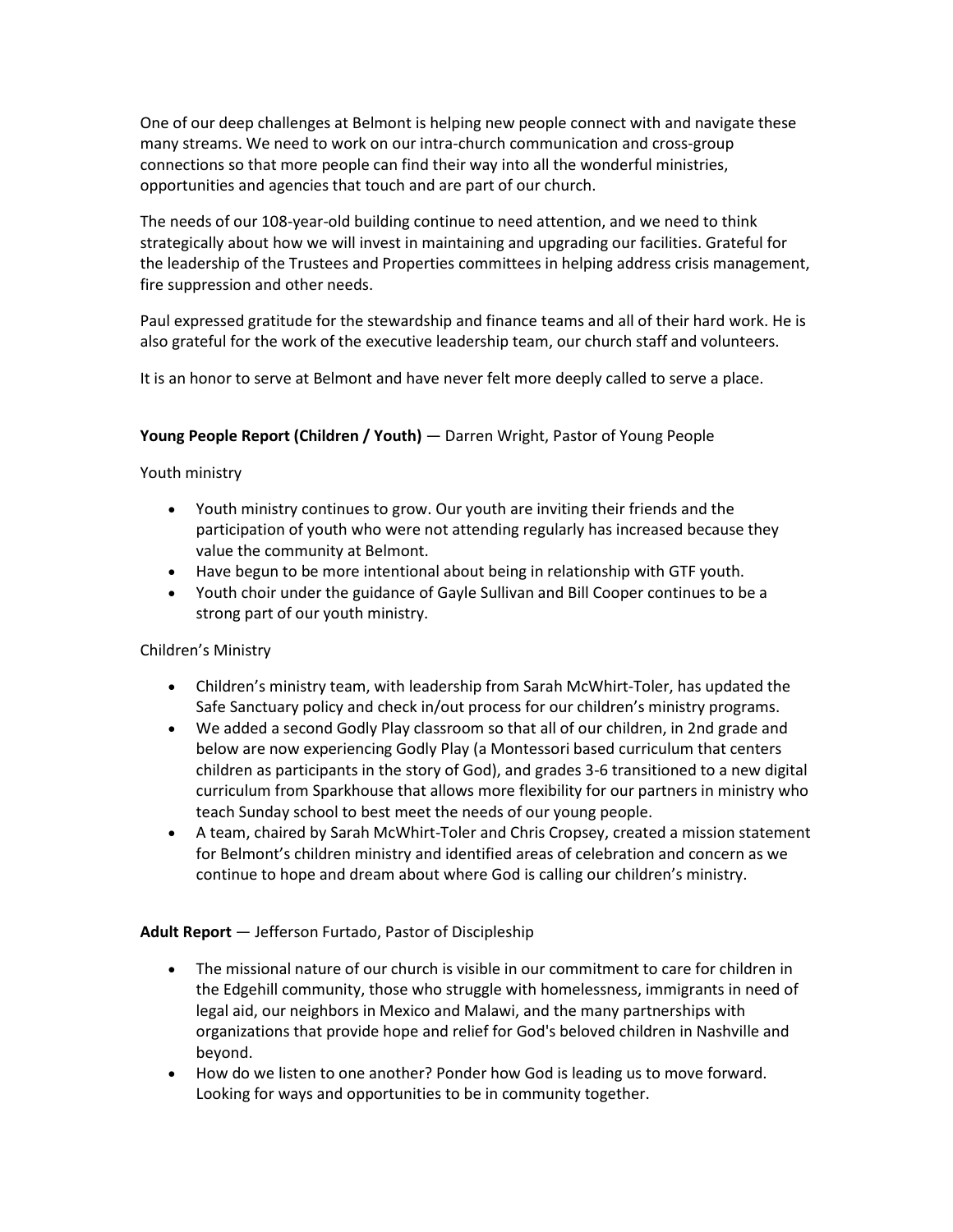- How we welcome people into our church community. New committee led by Jim and Starr Strickland has helped us streamline our process of welcoming.
- GTF: They have challenged us to worship together 2-4 times a year. We have moved from relief to empowerment, and are helping them grow into what God wants them to be.

**Older Adults Report** — Heather Harris, Pastor of Congregational Care and Senior Adults

- Our ministry of congregational care continues to grow as we care and nurture one another in Christian love. I'm thankful for the hard work of outgoing chair, Sharon Helton and pleased to welcome Carolyn Primm as our new chair.
- Our Hospital Visitation Team led by Bart Perkey continues to provide a vital ministry.
- Our Homebound Ministry is coordinated by Carolyn Primm, Arnell Willis and Judy Stubbs. Members of this team extend the love and compassion of our congregation to our members who are no longer able to attend.
- I'm extremely thankful to Arnell Willis and her coordination of our Funeral guild. She assures that hospitality and care is present when we are experiencing the sorrow of grief and loss.
- Ministry with Senior Adults—We are thrilled to have three leaders, Pat Ziegler, Bobbi Peek and Jim Robinson. We are in an exciting time of transition and we are looking forward to begin planning for the new year.
- We continue to provide opportunities to learn about, and deepen, our spirituality, including book studies, a day of retreat to St. Meinrad's Abbey and our Women's Centering Prayer group.

## **Golden Triangle Fellowship Report** — Sandy Sakarapanee, Pastor of GTF

- We work with families to help them get settled in a new country and new culture. We share God's love by helping new families regain self-sufficiency and ensure they have food, clothing and shelter. Most importantly, we help them with their spiritual need by sharing God's word, leading worship and having communion together.
- Our youth group continues joining the Belmont youth program every Wednesday night, which allows them more exposure to American culture and the English language.
- I am focused on training our church members to serve in our congregation and be a part of our worship team. Four members are now serving in Children ministry.

## **Membership Reports** — Paul Purdue

- Reading of the list of new members and members we have not heard from
- Reading of the list of people that we haven't heard from since 2015
- List of those who, on 3rd reading will be removed from membership rolls.

**Financial Report** — John Pearce, Chair of the Finance Committee

- We finished 2018 strong and paid 100% of our apportionments.
- 2019 Pledges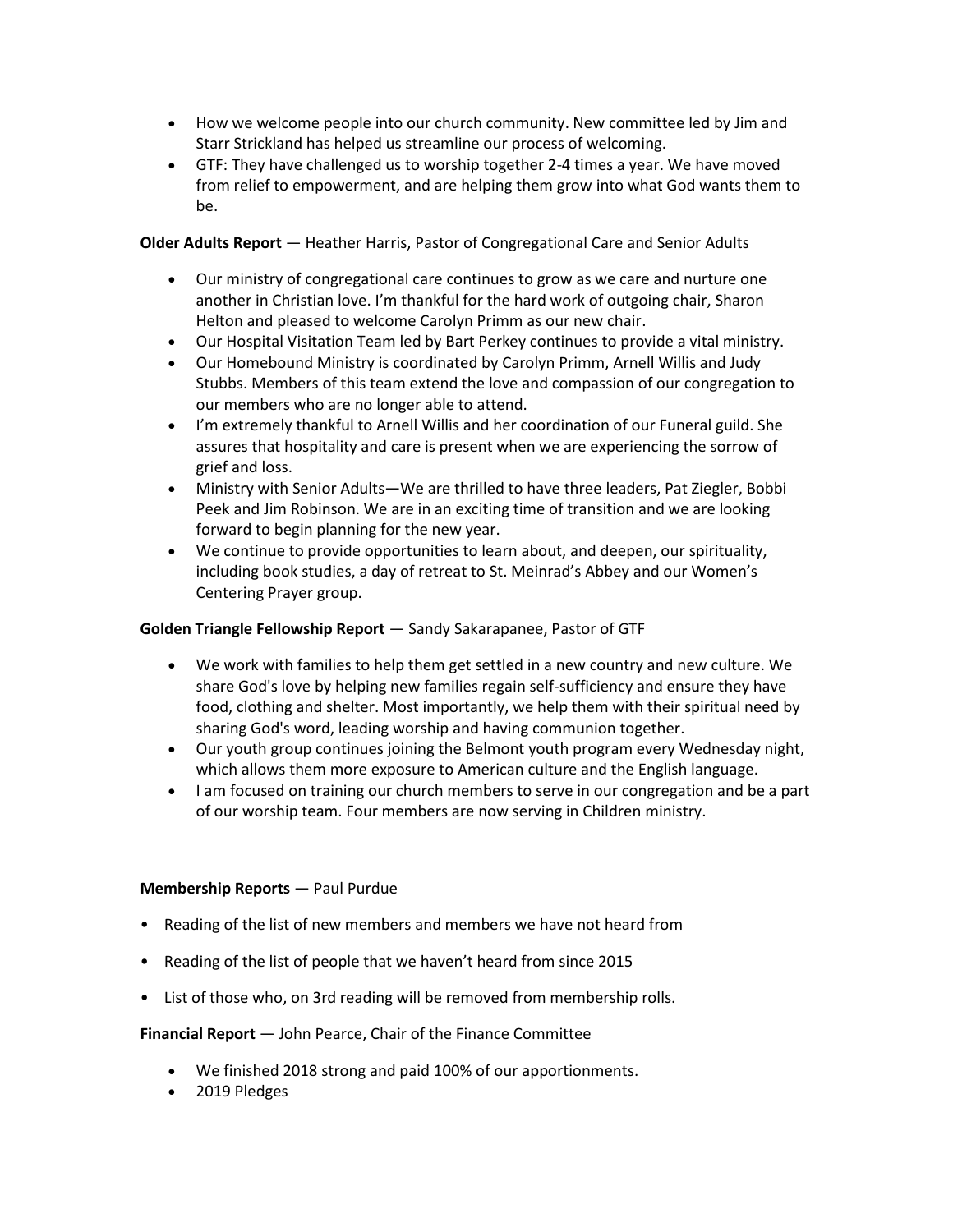- Pledge Goal: \$1.3M
- Received as of 12/10: \$1.1M
- 19 New pledges: \$55K
- 10 lost: \$33K
- Increases: \$63K
- Decreases: \$10K
- Apportionment history: In the past 14 years, we have paid 97.8% of our apportionments.
- Christmas Miracle Offering: As of 12/14, we have only collected \$2000 dollars thus far. We want to raise \$20K and have a record of meeting and exceeding these goals.

**Compensation / Parsonage allowances** — John Lessene, Chair of Staff Parish Relations Committee

- Clergy Compensation approval
	- 2018 Total: \$329,207
	- 2019 total: \$292, 420
	- In past, we gave details of each salary broken out. Decided this is perhaps a better way of doing this. Details are available for those interested.
- 2 positions eliminated and took effect in middle of year and made Darren full time. No increase for clergy or admin staff in 2018.
- In 2019, we'll have the full effect of those eliminated positions. This includes average of 5.3% increase for clergy. Important and deserved and need to keep this competitive with other salaries in conference.
- Skyrocketing living expenses. Hard for folks to live in the city where they minister.

Renewal of Lay Speaker and Candidates for Ministry — Scott Aleridge, District Superintendent

- Linda Furtado
- Alexcia Sein Dee
- Caroline Archer

Candidates approved.

• June Batsel, Lay Servant:

Renewal approved.

## **Local Church Leadership / Nominations** — William Cooper, Lay Leader

- List of committee members are a living document for committee chairs. Let Connie know if members are correct. Nomination committee helps to identify chairs, but the members are responsibility of chairs to update.
- A pastor can fill a position if needed between admin board meetings.

## Nominations APPROVED.